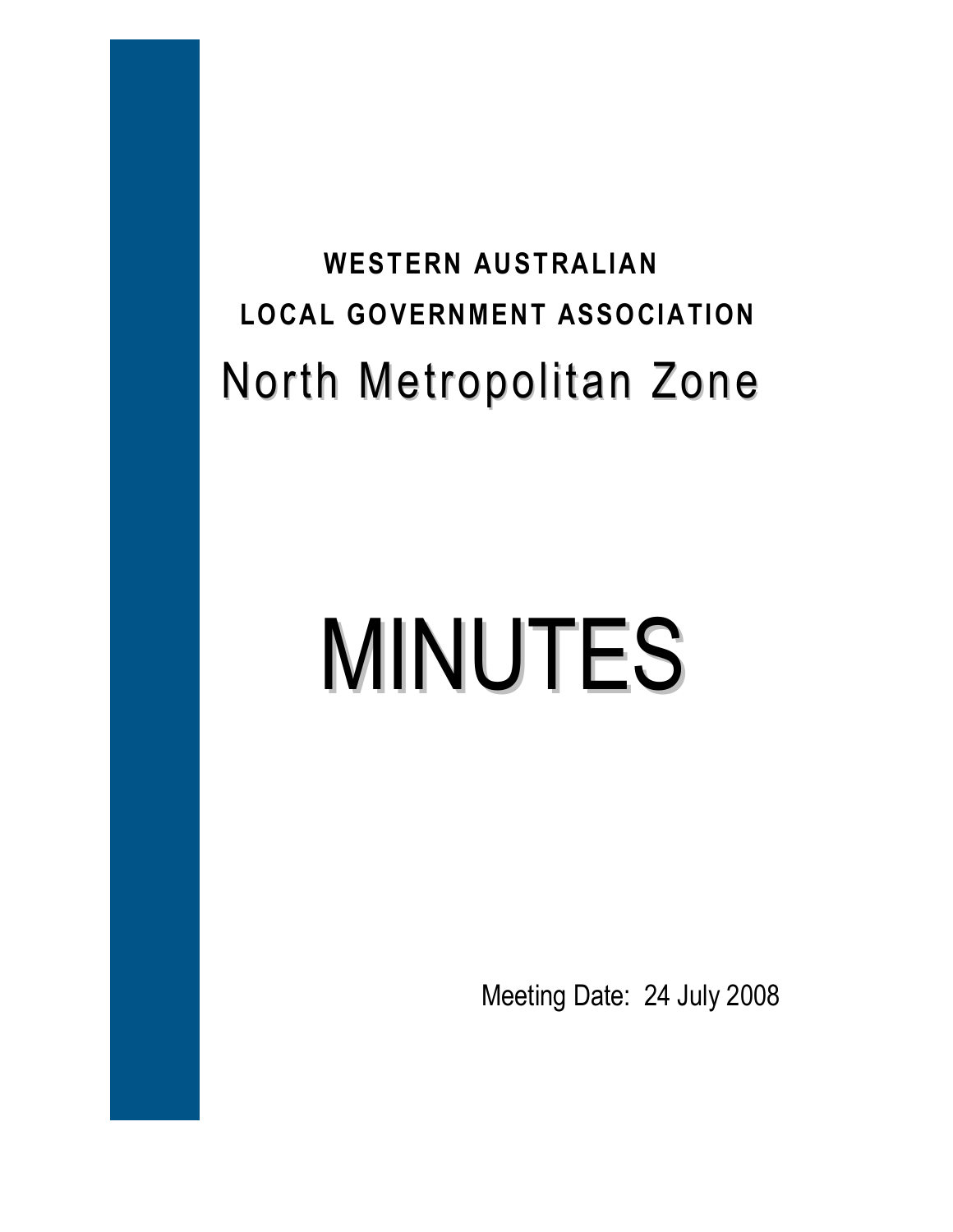### **TABLE OF CONTENTS**

| $\mathbf 1$    | Attendance                                                               | 3  |
|----------------|--------------------------------------------------------------------------|----|
|                | Apologies                                                                | 4  |
| $\overline{2}$ | Announcements                                                            | 4  |
| 3              | <b>Confirmation of Minutes</b>                                           | 4  |
| 4              | <b>Business Arising from Minutes</b>                                     | 4  |
| 5              | Deputations/Presentations                                                | 4  |
| 6              | Matters referred to WALGA                                                | 5  |
|                | 6.1 Status Report on Matters referred to WALGA State Council for Action. | 5  |
| 7              | <b>Reports from Members Councils</b>                                     | 5  |
|                | 7.1 Extension of Northern Suburbs Railway to Brighton and Butler         | 5  |
|                | 7.2 LandCorp - Non Payment of Local Government Rates                     | 8  |
|                | 7.3 Legal Representation for Elected Members                             | 10 |
|                | 7.4 Councillor(s) Roles and Responsibilities                             | 10 |
|                | 7.3 Legal Representation for Elected Members                             | 12 |
|                | 7.5 Constitutional Recognition of Local Government                       | 13 |
| 8              | WALGA State Council Agenda - Matters for Discussion                      | 14 |
|                | Matters of Particular Interest on State Council Agenda                   | 14 |
| 9              | <b>WALGA State Council Members' Report</b>                               | 15 |
| 10             | <b>General Business</b>                                                  | 15 |
| 11             | Date, Time and Place of Next Meeting                                     | 15 |
| 12             | Closure                                                                  | 15 |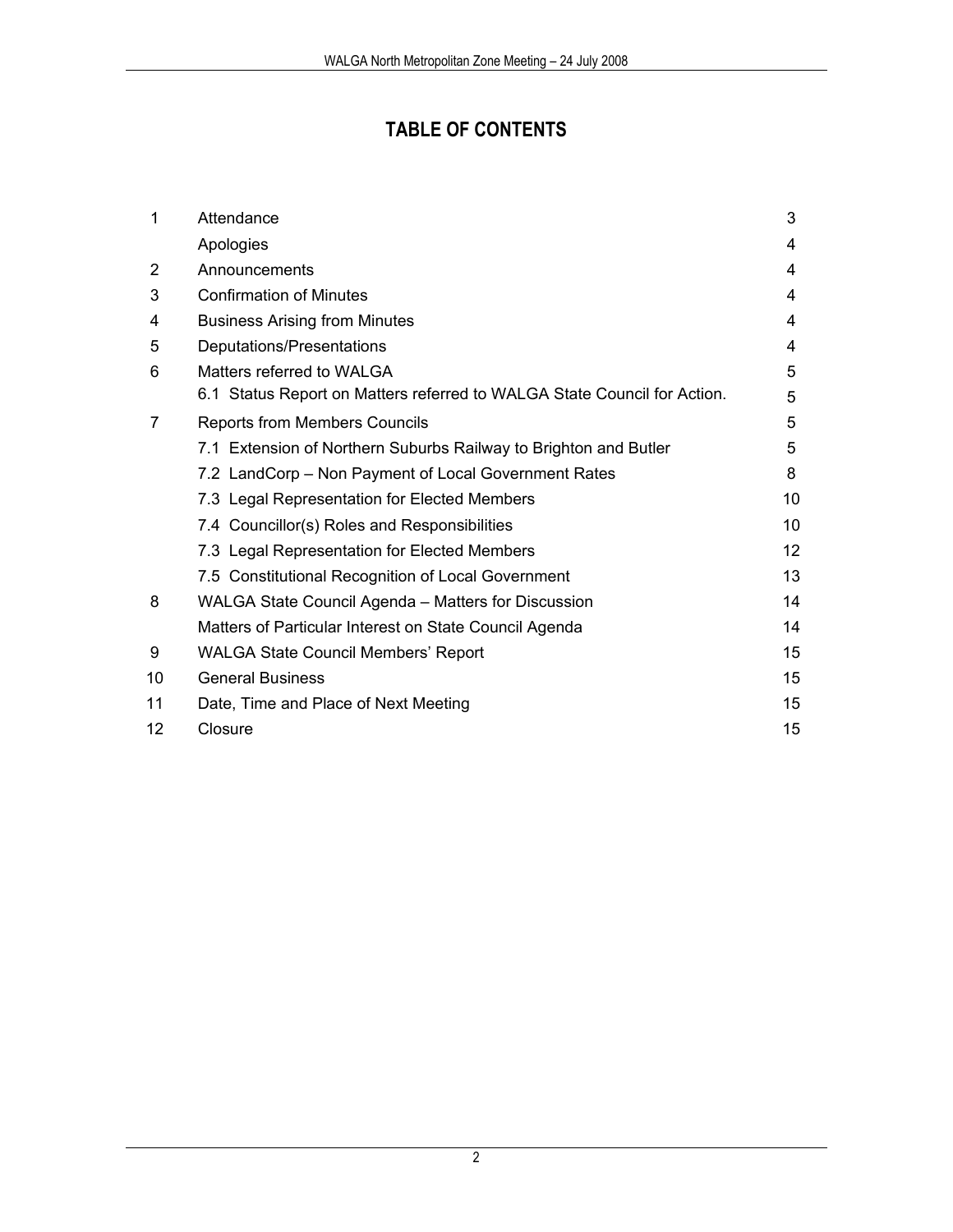#### **MINUTES OF MEETING OF THE NORTH METROPOLITAN ZONE OF THE WESTERN AUSTRALIAN LOCAL GOVERNMENT ASSOCIATION HELD AT THE CITY OF STIRLING, 25 CEDRIC STREET, STIRLING (PARMELIA ROOM) ON THURSDAY 24 JULY 2008**

#### **1. ATTENDANCE**

#### **City of Joondalup**

Committee Members:

Mayor Troy Pickard (Chairperson) Cr Trona Young *from 1805 hrs* Cr Russ Fishwick Cr Tom McLean

Officers:

Mr Garry Hunt, Chief Executive Officer Mr Ian Cowie, Director Governance & Strategy

#### **City of Wanneroo**

Committee Members:

Cr Frank Cvitan (Deputy Chairperson) Cr Tracey Roberts Cr Laura Gray Cr Paul Miles - *Deputising for Cr Maureen Grierson* 

Officers:

Ms Karen Caple, Director Governance & Strategy Ms Fiona Bentley, Acting Director Planning and Development

#### **City of Stirling**

Committee Members:

Cr David Boothman Cr Bill Stewart Cr Terry Tyzack Cr Elizabeth Re *from 1832 hrs*

Officers:

Mr Stuart Jardine, Chief Executive Officer Mr Aaron Bowman, Manager Council Support/Compliance

#### **WA Local Government Association**

Ms Ricky Burges, CEO Mr James McGovern, Manager Local Government Advisory Services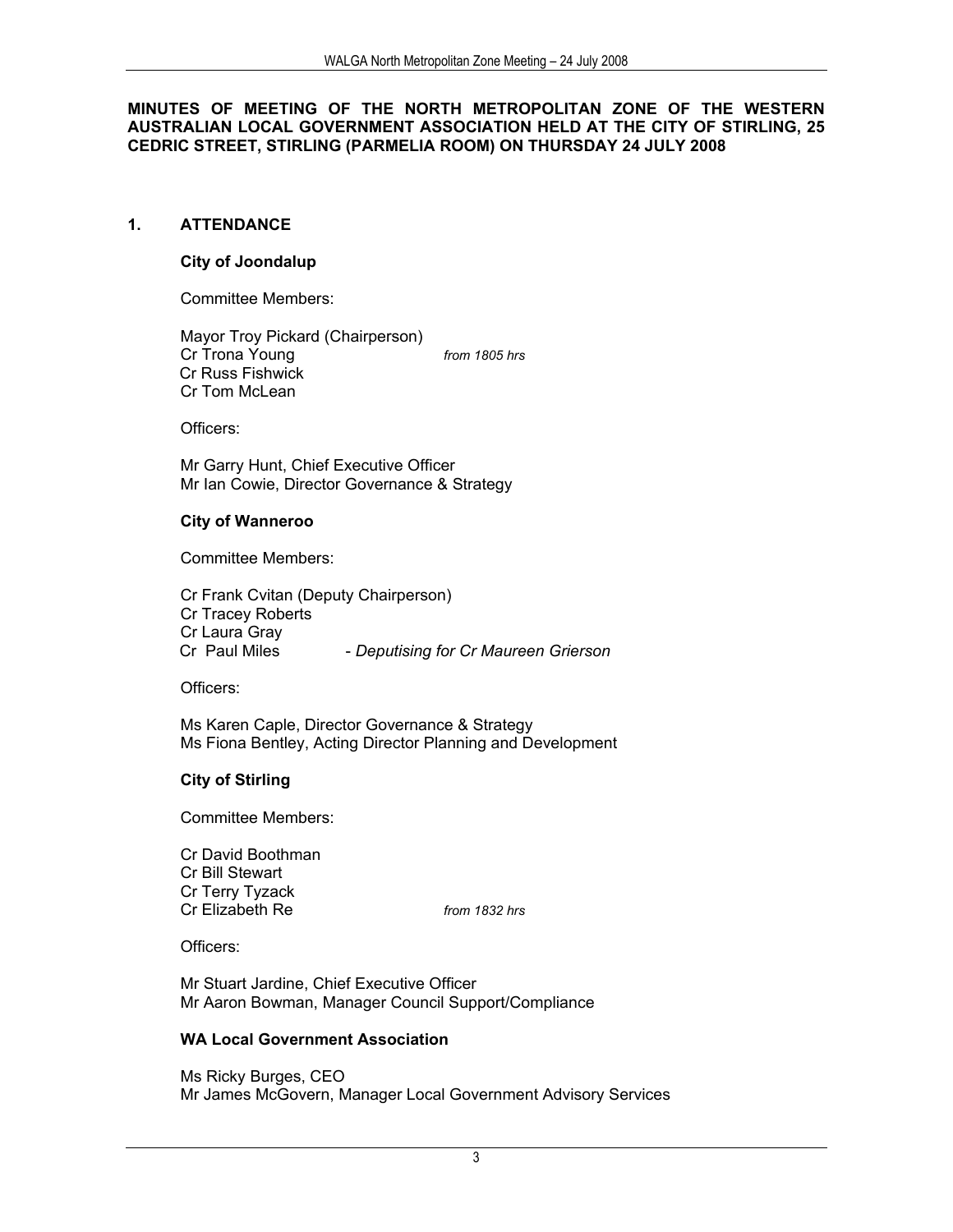#### **Secretariat**

Mrs Janet Foster, Administrative Services Coordinator (City of Joondalup)

#### **APOLOGIES:**

**City of Wanneroo** Cr Maureen Grierson

#### **DECLARATION OF OPENING**

The Chairperson declared the meeting open at 1804 hrs.

#### **2. ANNOUNCEMENTS**

Nil.

*Cr Young entered the Room at 1805 hrs.* 

#### **3. CONFIRMATION OF MINUTES**

**MOVED Cr Boothman SECONDED Cr Cvitan that the Minutes of the meeting of the North Metropolitan Zone held on Thursday 22 May 2008 be confirmed as a true and accurate record of the proceedings.** 

The Motion was Put and **CARRIED UNANIMOUSLY** 

#### **4. BUSINESS ARISING FROM MINUTES**

**Meeting held on 22 May 2008 - 8.1 - Status Report on Matters Referred to WALGA State Council for Action.** 

In discussion on "29 November 2007 - Zone Agenda Item 7.4 – Reimbursement of Local Government Costs incurred in the Administration and Operations of Citizenship Ceremonies", a query was raised as to why no response has been received to the correspondence sent to ALGA in January 2008. This question was taken on notice by Mr McGovern.

A revised response has now been provided – refer Page 9 in the agenda.

No comments made.

#### **5. DEPUTATIONS/PRESENTATIONS**

Ms Ricky Burges, CEO of WALGA provided an overview of the President's Report.

Cr Fishwick spoke in relation to libraries and raised concern at the dissolution of the Joint Advisory Committee.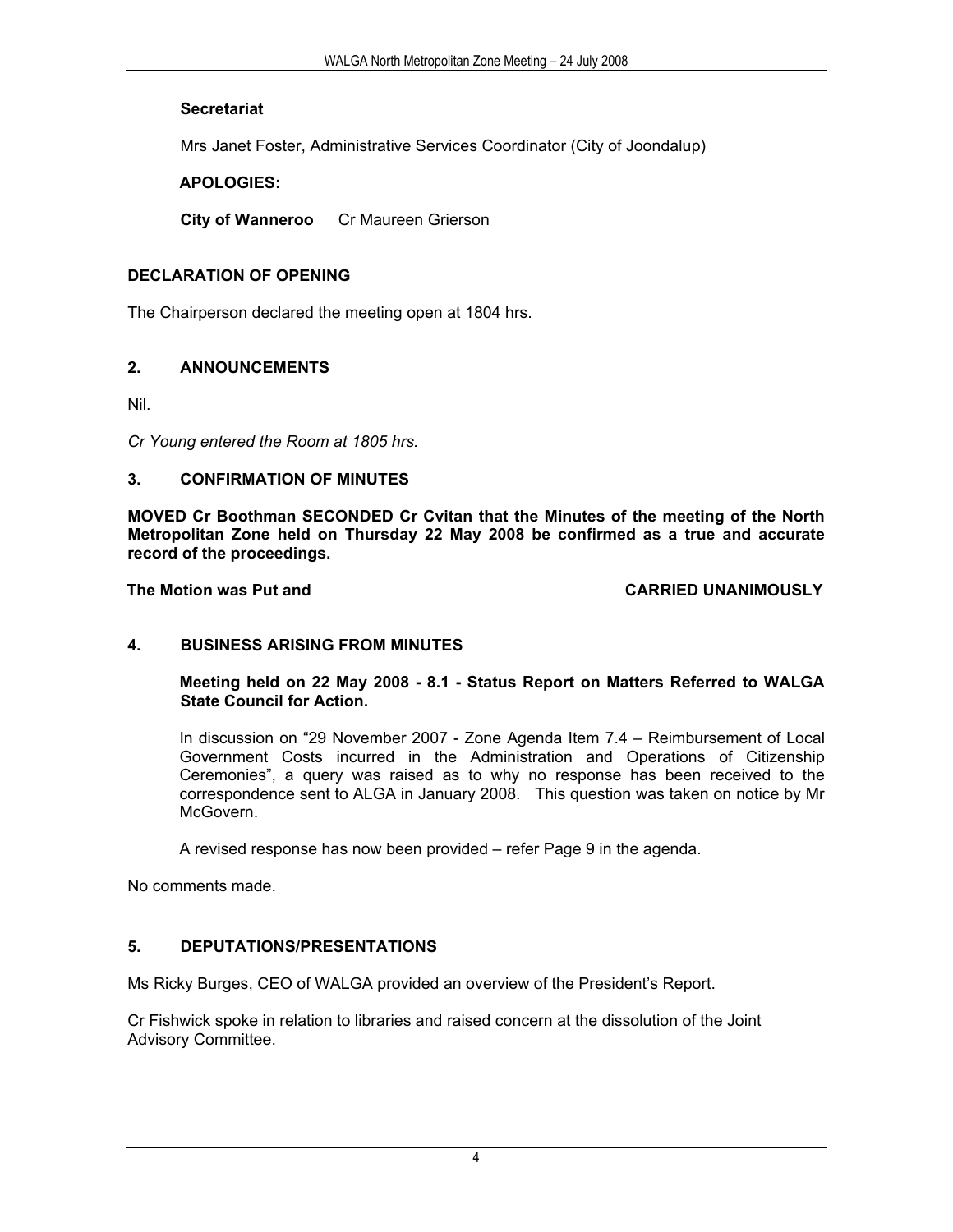#### **6. MATTERS REFERRED TO WALGA**

#### **6.1 Status Report on Matters referred to WALGA State Council for Action.**

As a means of increasing communication and providing feedback to the North Metropolitan Zone, a schedule has been prepared on matters referred to WALGA State Council for action.

**20 March 2008 – Zone Agenda Item 7.2** – Energy Efficient Street Lighting

Discussion ensued. Information was sought on the length of the street lighting trial being undertaken by Western Power, and whether the City of Armadale currently has all-night lighting. Ms Burges undertook to investigate and raise the matter with Mr Mark Batty, Executive Manager – Environment and Waste of WALGA.

**29 November 2007 – Zone Agenda Item 7.4** – Reimbursement of Local Government Costs Incurred in the Administration and Operation of Citizenship Ceremonies.

Discussion ensued.

#### **MOVED Cr Stewart SECONDED Cr Gray that the Status Report be RECEIVED.**

#### **The Motion was Put and CARRIED**

#### **7. REPORTS FROM MEMBER COUNCILS**

#### **7.1 EXTENSION OF NORTHERN SUBURBS RAILWAY TO BRIGHTON AND BUTLER**

*Report submitted by City of Wanneroo* 

#### **IN BRIEF**

 **To consider the need for the early extension of the Northern Suburbs Railway and construction of the Brighton Boulevard (Jindalee) and Butler train stations.**

#### **BACKGROUND**

At its Council meeting of 31 January 2006, the City of Wanneroo resolved to make a submission to the Department of Treasury and Finance on the State Infrastructure Strategy seeking, amongst other things, the early extension of the Northern Railway.

As a result of Council pre-funding the Hester Avenue road bridge in 2003, the Minister for Planning and Infrastructure in July 2003 agreed to the establishment of a committee to oversee planning and economic development issues in the North West Corridor. The North West Corridor Coordinating Committee was eventually established in October 2006 for a limited period of 12 months, with a prime responsibility for overseeing the preparation and implementation of economic development and transport strategies for the region, as well as a review of the North West Corridor Structure Plan. The Committee has sponsored two recent workshops on Economic Development and Transport Infrastructure needs to help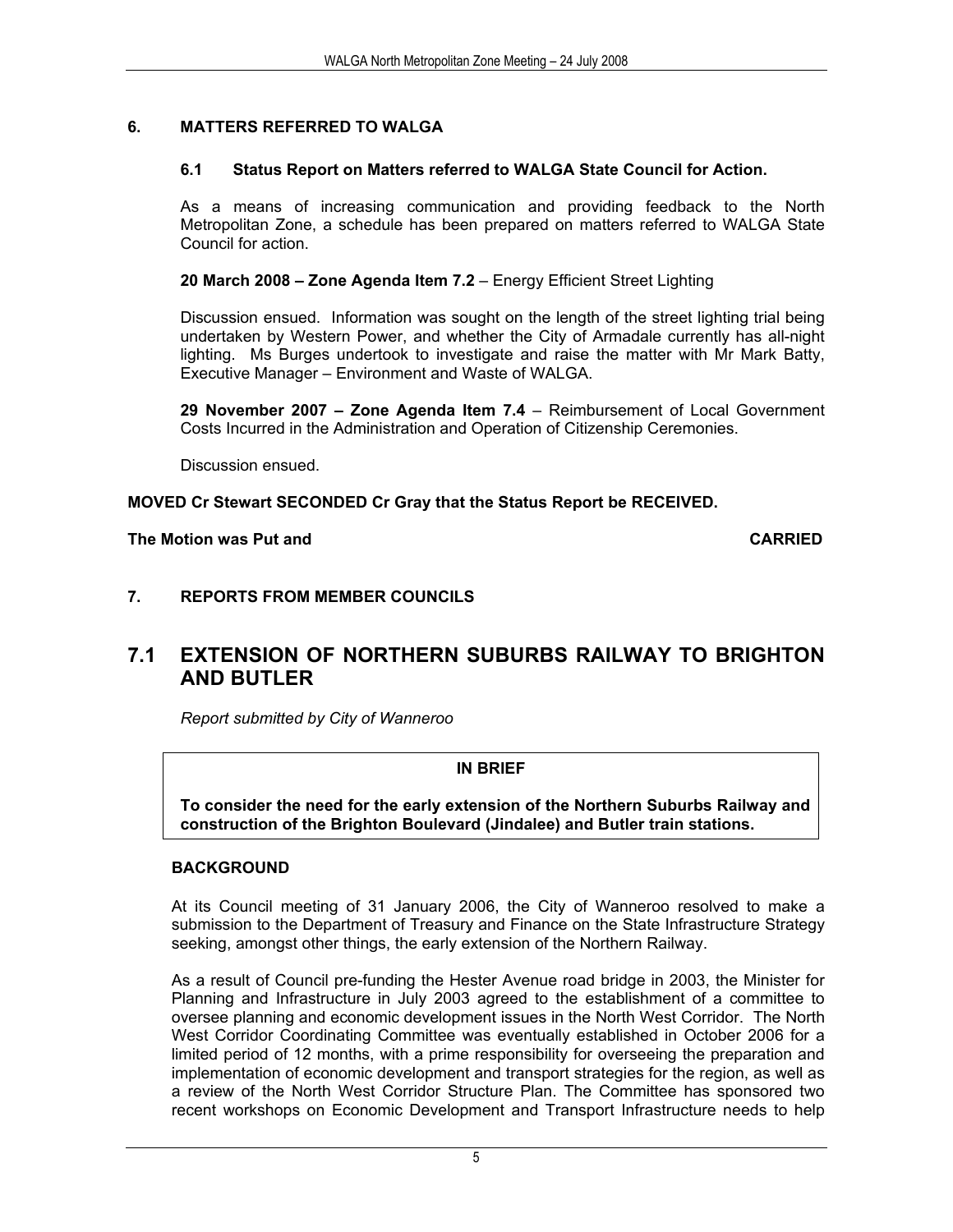the City of Wanneroo and the Department for Planning and Infrastructure (DPI) to assess the impacts of District Structure Plans for Alkimos/Two Rocks and Yanchep/Two Rocks.

Current congestion of the Northern Rail Line suggests that additional rolling stock is required to meet passenger demand. In addition, the creation of jobs in the North West Corridor is required to encourage passenger flow in the opposite direction to the Perth CBD.

#### **COMMENT**

The coastal corridor north of Mindarie is one of the fastest, if not the fastest, growing areas in Australia. In 2008 the coastal area has a population of 47,000, which is predicted to reach 60,000 by 2011 and 120,000 by 2021. Having a good quality railway and integrated bus system is essential to reduce car dependence through the provision of viable alternatives for access to work, shopping, education and recreation centres.

To be truly effective, the railway needs to integrate with development and not leave it on the Freeway to be built at a later stage. The City of Wanneroo has been working with the State Government to plan for the railway to run up the middle of the Corridor, to allow a much higher level of walk-on patronage than currently exists at the Freeway stations.

The early extension of rail to Jindalee is an essential part of an overall strategy that will see the rail eventually extended to Yanchep/Two Rocks. Yanchep is planned to be a significant employment node in the North West corridor. Rail will provide an effective and sustainable system of mass transport to support this economic development area and reduce the requirement on transport into the Perth CBD and surrounds.

The rail infrastructure is a key element to support more intense land use in key locations in the metropolitan area. This is essential to check uncontrolled urban sprawl and the attendant inefficiencies in services and community infrastructure. In short it is an essential element in the creation of an efficient urban centre. A Council funded economic impact study on the early construction of the railway indicates that with a greater density of development, there could be a reduction in the rate of urban sprawl by up to one year for each station built.

At a recent meeting hosted by the Chair of the Corridor Coordinating Committee the following preliminary options were suggested for the extension of the railway:-

Option 1.

Extend the railway line from Clarkson station to:

- Butler station by 2011;
- Alkimos town centre by 2014;
- Eglinton by 2017; and
- Yanchep (St Andrews City Centre) by 2020

Option 2.

Extend the railway line from Clarkson station to:

- Butler station by 2011;
- Yanchep (St Andrews City Centre) by 2017 to build up contra-flow patronage; and
- Provide stations between Butler and Yanchep when justified in partnership with developers to keep pace with and to shape urban development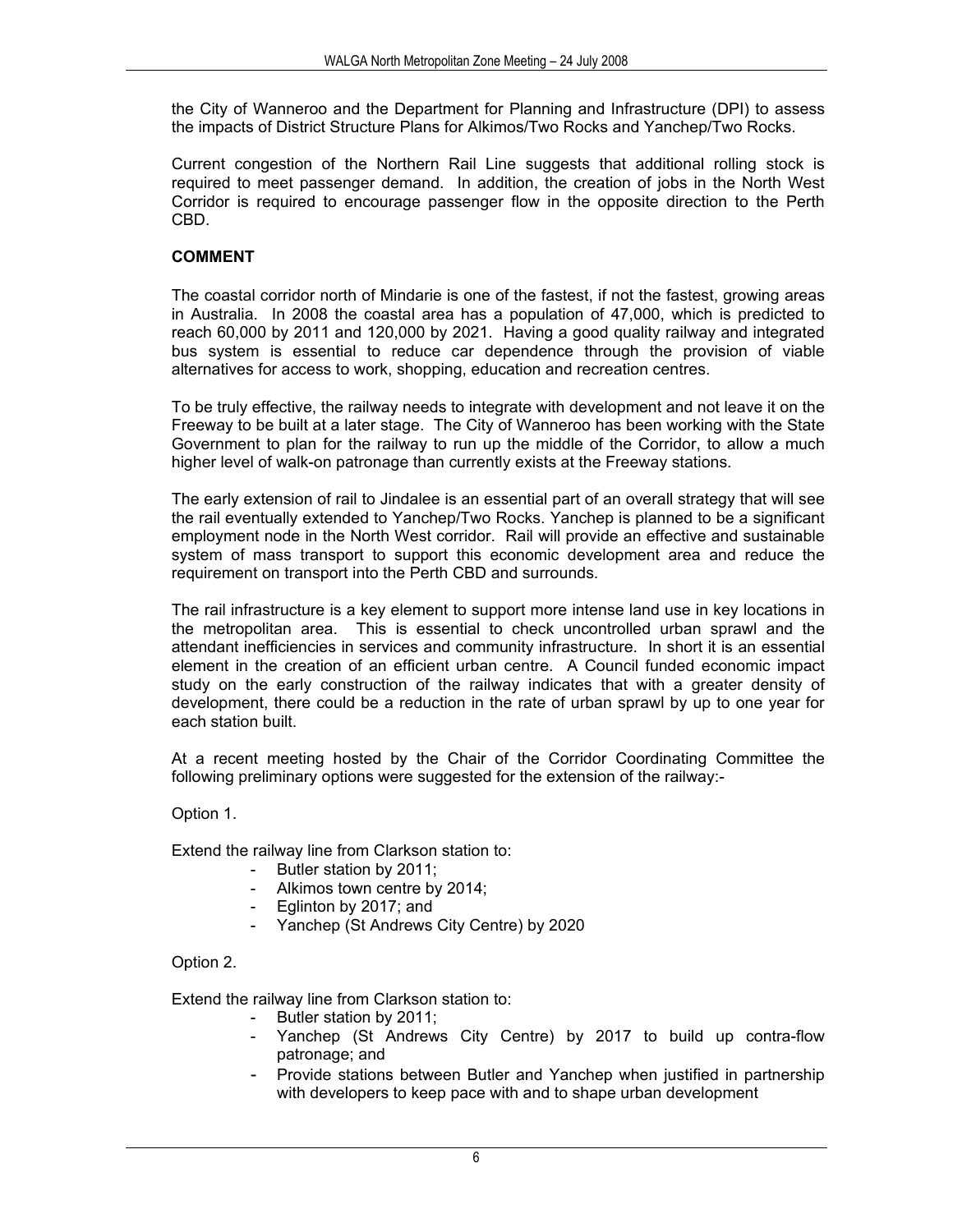

Whilst the business cases for these options have yet to be prepared, it would seem that Option 2 best supports the development of Yanchep as the next major employment hub in accordance with the existing State Development Agreement. Neither option provides for the early development of the Brighton Boulevard Station as a Transit Orientated Development (TOD) project.

In May of this year the Satterley Property Group (SPG) wrote to the State Government seeking their assistance and support to achieve early construction of the Brighton Boulevard (Jindalee) and Butler Stations, with a priority being given to Brighton ahead of the Butler station.

The SPG commissioned Sinclair Knight Mertz (SKM) to provide advice on potential rail patronage at Butler and Brighton Boulevard stations, and as a result of their patronage analysis and planning considerations relating to sustainable development of the area, recommendations were provided on potential rail staging and timing options. (**Attachment 1**).

The SKM report supports the early development of the Brighton Boulevard Station and argues that by 2020 when the areas of Brighton and Jindalee are fully developing, about 42,000 people are likely to be living within the overall catchment of the Butler and Brighton Boulevard stations. By 2012, around 31,000 people are likely to be resident in the overall catchment of the Butler and Brighton Boulevard stations (approximately 74% of full development).

The SPG is proposing a form of development with higher density mixed use development in the walking catchment of stations (**Attachment 2**). Travel to destinations by train will become a more attractive option in the future if a string of TODs are developed around stations along the northern suburbs railway and the cost of car travel continues to increase. The higher yield development detailed in the SKM report is consistent with the sustainable strategic planning discussed in Network City and Wanneroo's Smart Growth Strategy. By providing a rail link to Brighton Boulevard, there are excellent opportunities to develop the walkable catchment around the station into a genuinely dense, mixed use and vibrant precinct.

Well-designed TODs will benefit residents throughout the North West Corridor by improving access to jobs and services. The report recommends that Butler be developed with park and ride to service short car linkage trips, whilst at Brighton Boulevard, park and ride should be minimal. Together, these factors should contribute to the important objective of the various State and local government sustainable transport strategies to reduce car dependence. These strategies recognise that for transport and associated land use and development to be sustainable it must be robust. A rail station and TOD at Brighton Boulevard and a rail station and park and ride at Butler will reflect this need.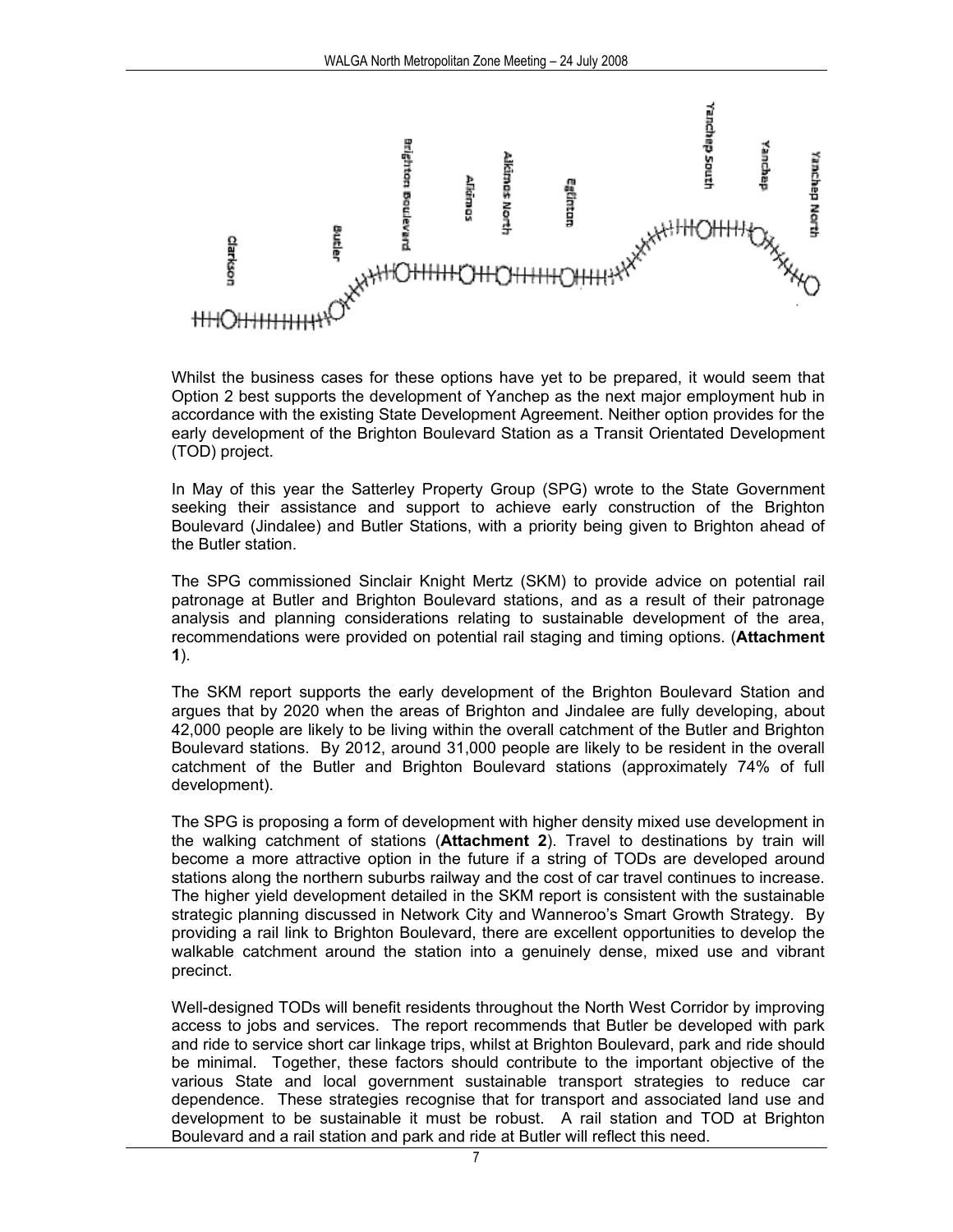It is recommended that if the early development of the Brighton Boulevard Station is supported, then strict controls need to be placed on future development to ensure that optimal levels of employment and higher density development occur to support walk on rail patronage. A minimum density for development should be set as part of the State Planning exercise.

**MOVED Cr Cvitan SECONDED Cr Roberts that the Western Australian Local Government Association North Zone Committee RECOMMENDS to State Council that it:** 

- **1. SEEKS a meeting with the Minister for Planning and Infrastructure in order to advocate the case for the construction by 2011 of the Jindalee Boulevard Railway Station as part of the first stage extension of the railway;**
- **2. WRITES to all local Members of Parliament seeking their support for the early construction of the Jindalee Boulevard Railway Station;**
- **3. SEEKS commitment from the Government to further staging of the railway including its extensions to Yanchep/Two Rocks by 2017.**

Discussion ensued. Ms Burges advised that WALGA will consider this important issue.

The Motion was Put and **CARRIED UNANIMOUSLY** 

#### **7.2 LANDCORP – NON PAYMENT OF LOCAL GOVERNMENT RATES**

*Report submitted by City of Wanneroo* 

#### **IN BRIEF**

**A request for the North Metropolitan Zone of WALGA to lobby the State Government to amend the Western Australian Land Authority Act 1992, requiring LandCorp to pay property rates to Local Government rather than State Government.** 

#### **BACKGROUND**

Prior to 1998, LandCorp was exempt from payment of Local Government rates in respect to land owned by LandCorp.

With a view to placing LandCorp on a more even footing with the private developers in the land development industry (as part of the National Competition Policy initiative), the State Government amended the Western Australian Land Authority Act 1992 (WALA Act) in 1998 to provide that LandCorp was to pay an amount equal to that which would have otherwise been payable to Local Governments as Local Government Rates. However, rather than paying this amount to Local Governments, the Act requires that it be paid to the State Government (through the Treasurer).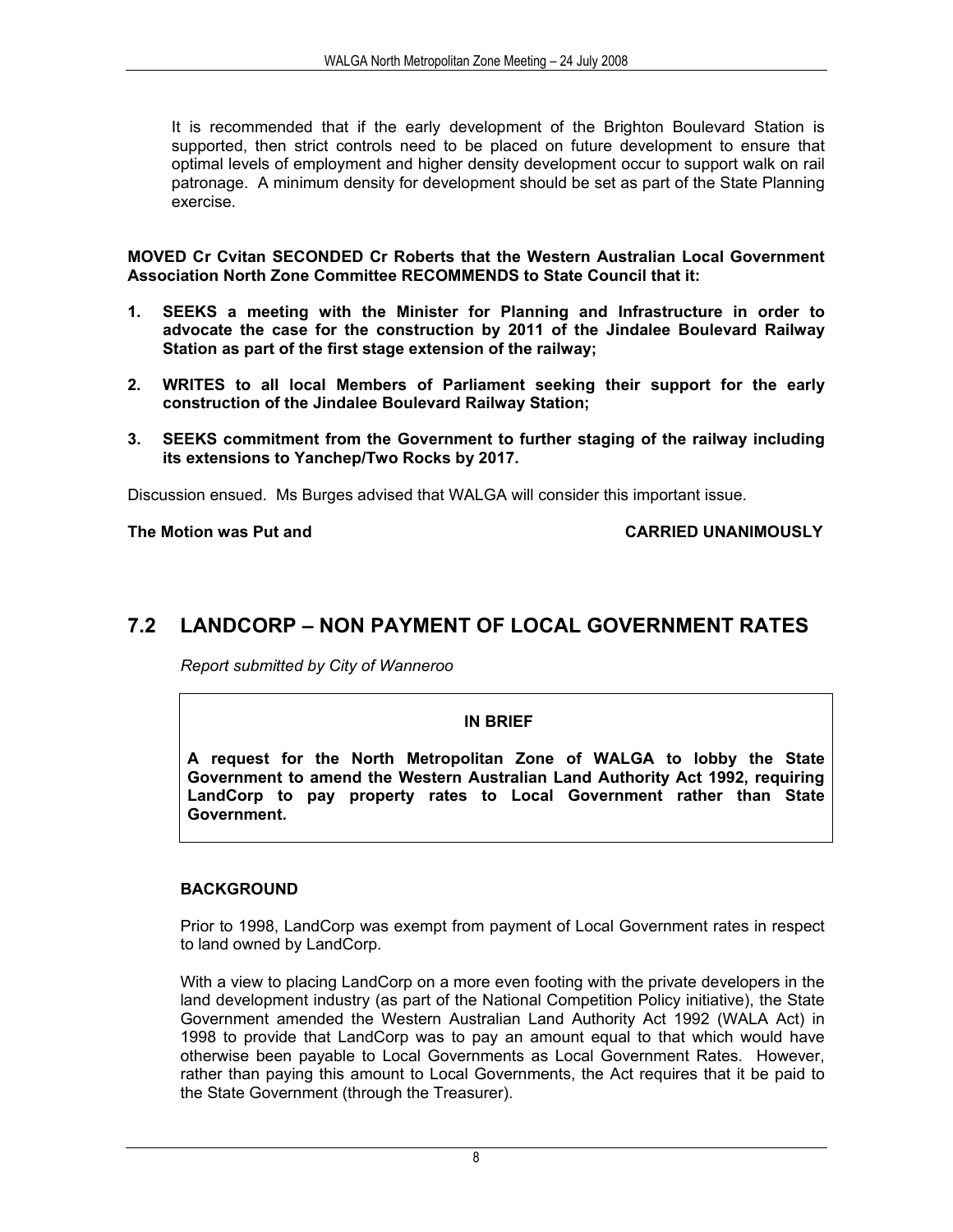In August 2002, the City prepared a report for the Western Australian Local Government Association (WALGA) North Zone meeting, seeking consideration for the amendment of the WALA Act, to require that Local Government rates for LandCorp land is paid to Local Governments. The resulting Motion which was carried from the WALGA North Zone meeting was:

*"That the Western Australian Local Government Association be requested to lobby the State Government to amend the Western Australian Land Authority Act to require that Local Government rates for LandCorp land are paid to Local Government."* 

In checking with WALGA as to any outcome from this Motion, no response has been received to date.

#### **COMMENT**

LandCorp owns a substantial amount of land in the City of Wanneroo, including Alkimos, Eglinton, Yanchep, Clarkson, Wangara and Neerabup. As LandCorp is currently not rateable, the City does not have a record of relevant land valuations, however generally based on valuations in the vicinity of each LandCorp land holding, an estimate can be developed. Based on this approach, if LandCorp paid local government rates to this City for each of its broadacre properties, the amount involved could be in excess of \$400,000. LandCorp has strategic land holdings across the metropolitan area, therefore, a number of Local Governments are missing this essential rating income source.

The Local Government rating system is of course a property based taxing system and if a Local Government is unable to receive rates from some properties, then the shortfall must be made up by the other rateable properties. This is considered inequitable and can be seen as LandCorp getting a "free ride" in respect to Council services at the expense of all other ratepayers.

As there was no outcome from the initial report to WALGA, the City of Wanneroo seeks endorsement for further lobbying of the State Government seeking an amendment to the WALA Act so that LandCorp property rates are paid directly to the Local Government concerned.

Clause 32 of the WALA Act states:

- *"32. Liability of Authority for duties, taxes, rates etc.*
- *[(1) repealed]*
- *(2) Subject to subsection (3), land vested in or acquired by the Authority is not rateable land for the purposes of the Local Government Act 1995.*
- *(3) If the Authority leases or lets land vested in or acquired by the Authority, or holds land jointly with another person who is not a public authority, the land is, by reason of the lease, tenancy or joint holding, rateable land for the purposes of the Local Government Act 1995 in the hands of the lessee, tenant or joint holder.*
- *(4) The Authority is to pay to the Treasurer in respect of each financial year an amount equivalent to the sum of all local government rates and charges that, but for subsection (2) and section 6.26(2)(a)(i) of the Local Government Act 1995, the Authority would have been liable to pay in respect of that financial year.*
- *(5) Subsection (4) does not apply in relation to land that is rateable under subsection (3).*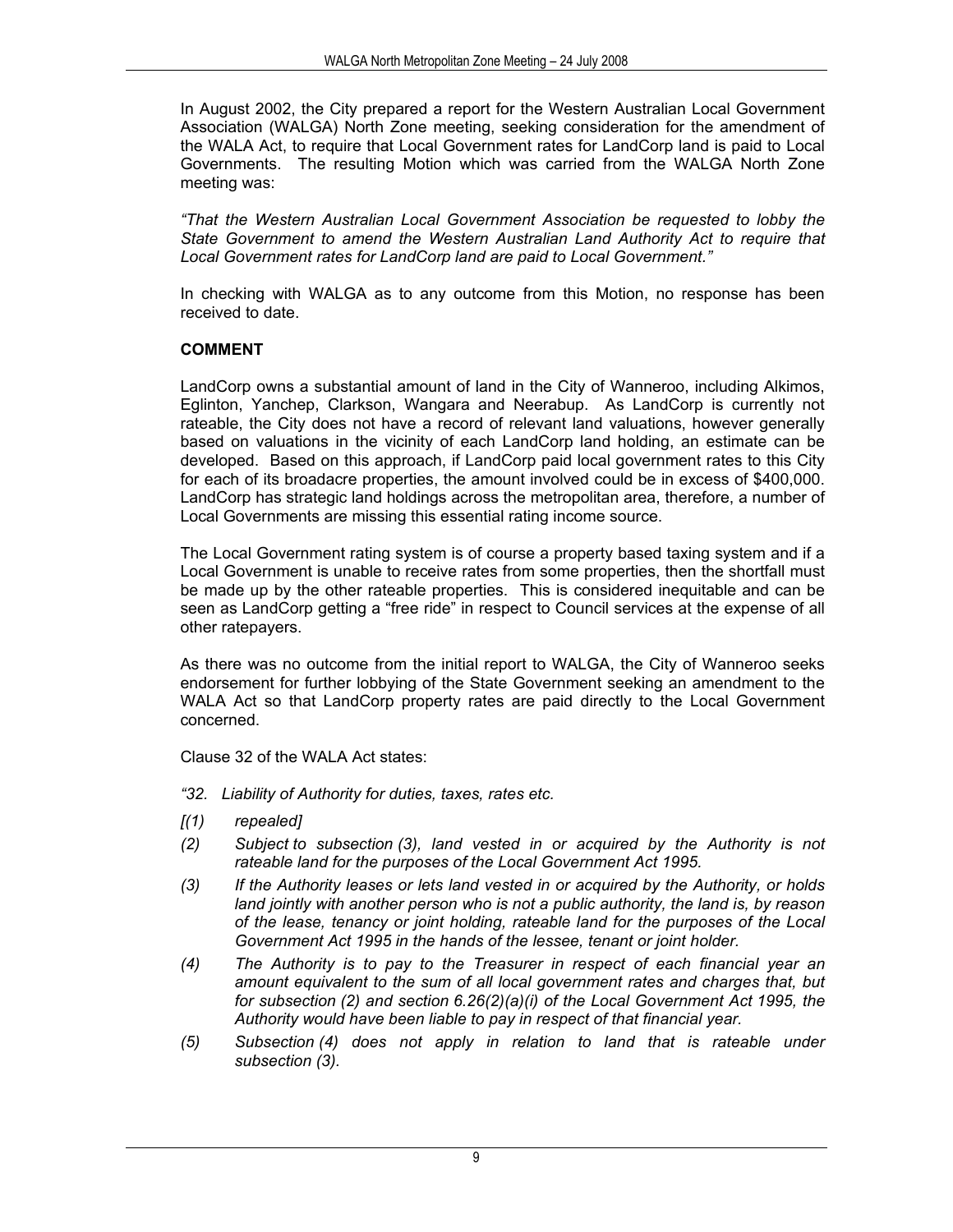- *(6) An amount payable under subsection (4)* 
	- *(a) is to be determined in accordance with such principles; and*
	- *(b) is to be paid at such time or times,*
	- *as the Treasurer may direct.*
- *(7) The first payment under subsection (4) is to be in respect of the next full financial year after the commencement of the Western Australian Land Authority Amendment Act 1998."*

Amendment to the WALA Act is required.

**MOVED Cr Cvitan SECONDED Cr Gray that the North Metropolitan Zone assists the City of Wanneroo in lobbying the State Government to amend the Western Australian Land Authority Act 1992 (WALA) so that LandCorp is required to pay property rates to Local Government rather than State Government.** 

Discussion ensued.

*Cr Re entered the Room at 1832 hrs.* 

#### **The Motion was Put and CARRIED UNANIMOUSLY**

#### **7.3 LEGAL REPRESENTATION FOR ELECTED MEMBERS**

This report was considered after Item 7.4 – Councillor(s) Roles and Responsibilities.

#### **7.4 COUNCILLOR(S) ROLES AND RESPONSIBILITIES**

*Report submitted by City of Stirling* 

#### **IN BRIEF**

- **This report relates to a proposal for the Local Government Act 1995 to include elected member legal representation issues.**
- **The City of Stirling is seeking support from the North Metropolitan Zone Committee for this proposal and subsequent consideration at the WALGA AGM on Saturday 2 August 2008.**

#### **BACKGROUND**

A notice of motion was passed at the City of Stirling's Ordinary Council meeting held 20 May 2008 as follows:

*"The increasing complexity of the Local Government Act 1995 regarding Councillor(s) roles and responsibilities require Councillors to have ready access to independent legal representation in order for procedural fairness and equity with members of staff and that the Local Government Act 1995 BE AMENDED to address such issues at the next WALGA North Zone meeting and that this matter be LISTED by the City of Stirling for discussion at the WALGA AGM to be held on 2 August 2008."*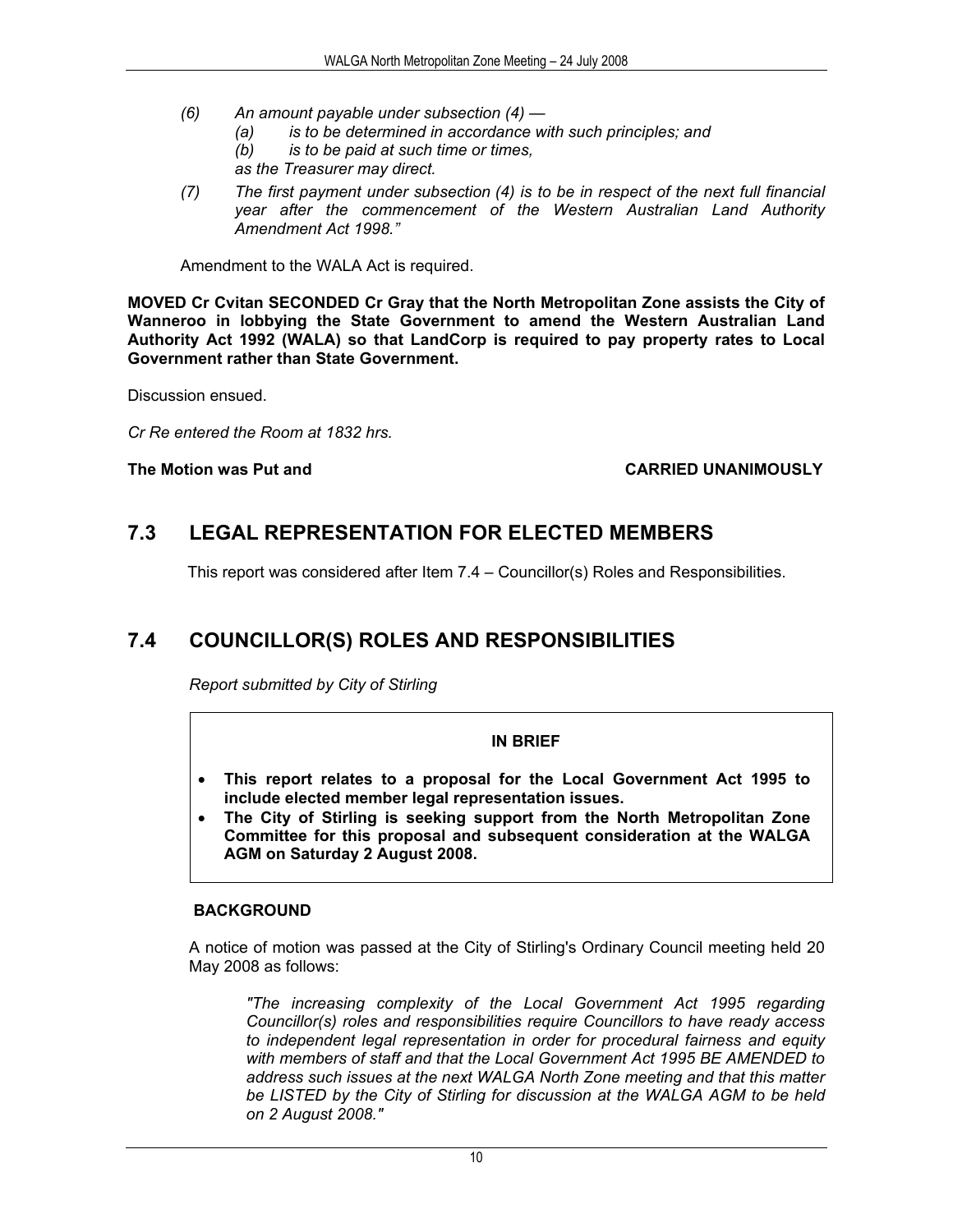At the North Metropolitan Zone meeting held on 22 May the following Motion was moved:

*MOVED Cr Re SECONDED Cr Tyzack that:* 

- *1 the Western Australian Local Government Association LOBBY for an inclusion of independent legal representation for elected members issues in the Local Government Act 1995 and associated legislation;*
- *2 the North Metropolitan Zone ENDORSE submission of this proposal for consideration at the Western Australian Local Government Association's Annual General meeting to be held on Saturday, 2 August 2008.*

Following discussion, the following Motion was then carried:

*MOVED Cr Miles SECONDED Cr Cvitan that consideration of this matter be DEFERRED to the next meeting of the North Metropolitan Zone pending the receipt of further advice from individual member Councils.* 

A report providing the position of the City of Joondalup is included in this agenda – Item 7.3 refers.

The City of Stirling is seeking the support of the North Metropolitan Zone Committee to lobby WALGA for an amendment to the Local Government Act 1995 to address issues relating to Councillor(s) roles and responsibilities and the requirement of legal representation. Should the North Metropolitan Zone Committee support this proposal, it is requested that this be listed for consideration at the WALGA AGM on Saturday, 2 August 2008.

#### **COMMENT**

It would be inconsistent with fundamental governance principles, on which the *Local Government Act 1995* is based, for individual Councillors to have direct access to independent legal representation, funded by the City, in respect of matters that are within their statutory functions.

The CEO is responsible under the *Local Government Act* for advising the Council, including advice about the functions of Councillors and the Council, under the *Local Government Act* and other written laws (see sections 5.41(a) and (b)). If legal advice is required, the CEO is able to arrange for the City's legal advisers to provide that advice.

Nevertheless, if an individual Councillor wishes to obtain independent legal advice, there are some circumstances in which the funding for that may be approved by the Council under the City's funding of legal representation policy.

#### **MOVED Cr Re SECONDED Cr Tyzack that:**

**1 the Western Australian Local Government Association LOBBY for an inclusion of independent legal representation for elected members issues in the Local Government Act 1995 and associated legislation;**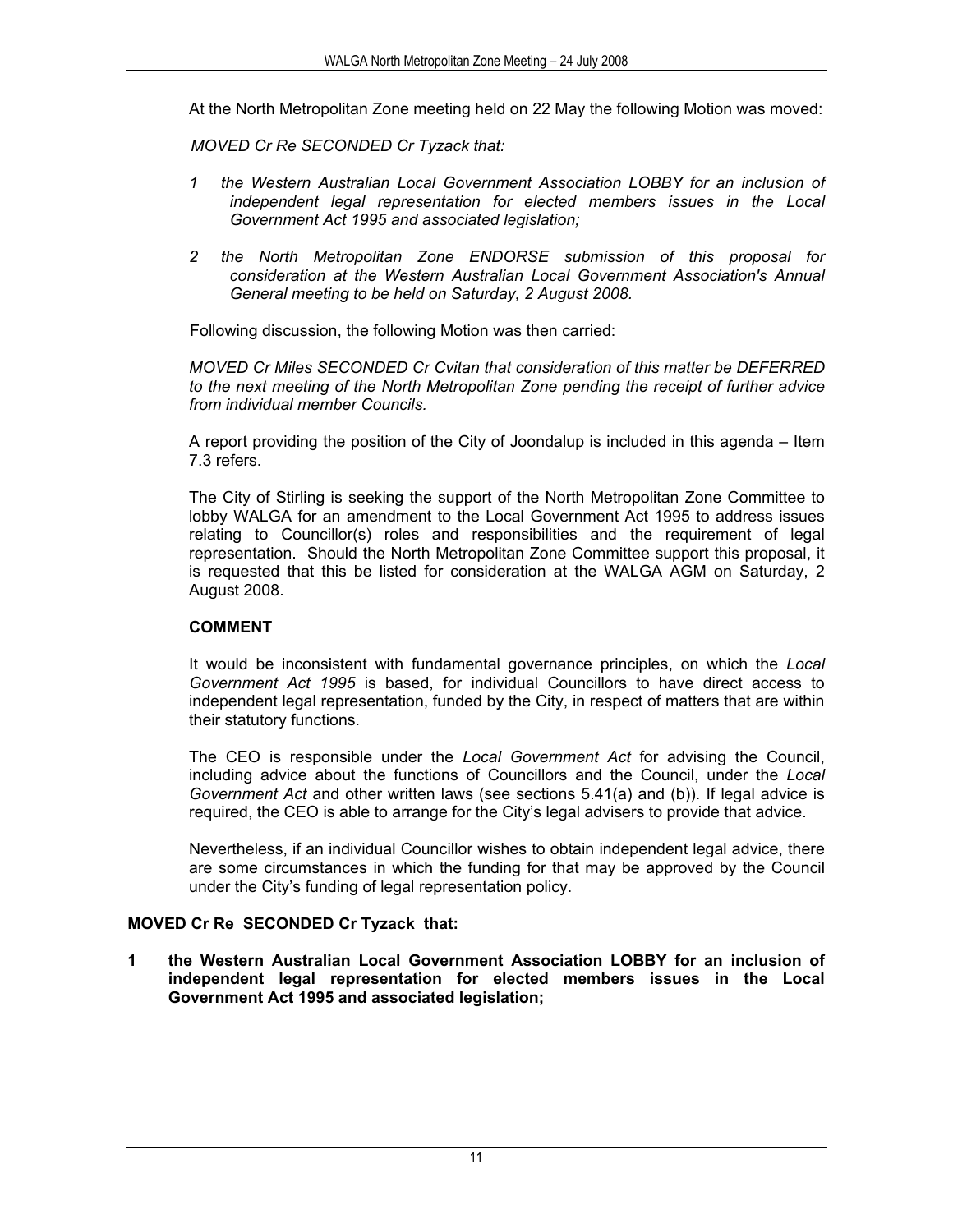#### **2 the North Metropolitan Zone ENDORSE submission of this proposal for consideration at the Western Australian Local Government Association's Annual General meeting to be held on Saturday, 2 August 2008.**

Discussion ensued.

#### **The Motion was Put and LOST**

The meeting then considered Item 7.3.

#### **7.3 LEGAL REPRESENTATION FOR ELECTED MEMBERS**

*Report submitted by City of Joondalup* 

**IN BRIEF** 

**The City of Joondalup does not support an amendment to the Local Government Act 1995 in relation to Elected Member legal representation.**

#### **BACKGROUND**

At the last meeting of the North Metropolitan Zone, a motion that the Zone lobby WALGA for the inclusion of independent legal representation for Elected Members in the Local Government Act 1995 was deferred to the July meeting, pending receipt of further advice from individual member Councils (refer Item 9.3 – Councillor(s) Roles and Responsibilities.)

#### **COMMENT**

The City of Joondalup considered this matter at its meeting of 10 June 2008. At this meeting, Council resolved to not support the City of Stirling's proposal to lobby the State Government for the inclusion of independent legal representation for Elected Members in the Local Government Act 1995.

This position was taken as the City has a current policy which covers this matter and this generally aligns with departmental guidelines. (A copy of the report to the Council of the City of Joondalup is included as Attachment 1 to this Report.)

**MOVED Cr Fishwick SECONDED Cr Young that the North Metropolitan Zone NOTES the City of Joondalup's position of non-support for an amendment to the Local Government Act 1995 in relation to independent legal representation for Elected Members.** 

**The Motion was Put and CARRIED**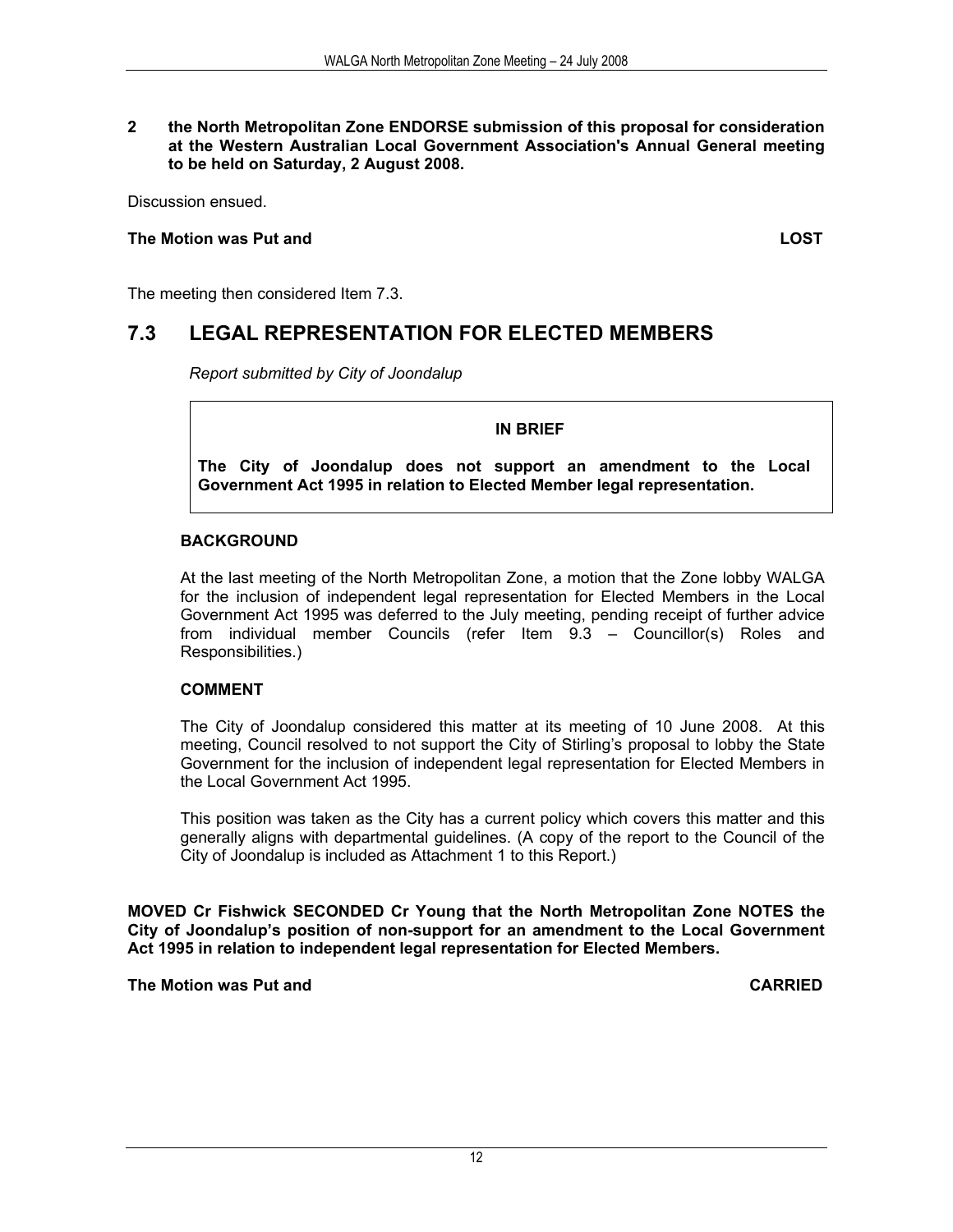#### **7.5 CONSTITUTIONAL RECOGNITION OF LOCAL GOVERNMENT**

*Report submitted by City of Joondalup* 

#### **IN BRIEF**

- **To inform the North Metropolitan Zone of the City of Joondalup's position on constitutional recognition of local government.**
- **To seek the North Metropolitan Zone's support for this position.**

#### **BACKGROUND**

In April 2008, a letter was received from the Chief Executive Officer of the West Australian Local Government Association (WALGA) requesting that each local government conduct a "Council Conversation" with respect to Constitutional Recognition. The outcome of each 'conversation' should be a defined local position on the matter.

The Council of the City of Joondalup considered constitutional recognition at its meeting of 15 July 2008. (The report presented on this item as at Attachment 1 to this Report.) At this meeting, Council resolved to support both symbolic and financial recognition for local government.

#### **COMMENT**

Symbolic recognition of local government in the Australian Constitution is considered valuable as a statement of local government's importance. Financial recognition is considered important to facilitate local government sustainability into the future.

**MOVED Cr Young SECONDED Cr McLean that the North Metropolitan Zone NOTES the City of Joondalup's position on the constitutional recognition of local government and supports both symbolic and financial recognition.** 

Discussion ensued.

**AMENDMENT MOVED Cr Stewart SECONDED Cr Re that the Motion be AMENDED by the deletion of the words** *"and supports both symbolic and financial recognition."*

#### **PROCEDURAL MOTION**

**MOVED Cr Stewart that consideration of Item 7.5 - Constitutional Recognition of Local Government be DEFERRED to the next meeting of the North Metropolitan Zone pending comment from the City of Joondalup.** 

| There being no Seconder, the Procedural Motion                     |             |
|--------------------------------------------------------------------|-------------|
|                                                                    |             |
| The Amendment as Moved by Cr Stewart Seconded by Cr Re was Put and | <b>LOST</b> |

**The Motion as Moved by Cr Young Seconded by Cr McLean was Put and CARRIED**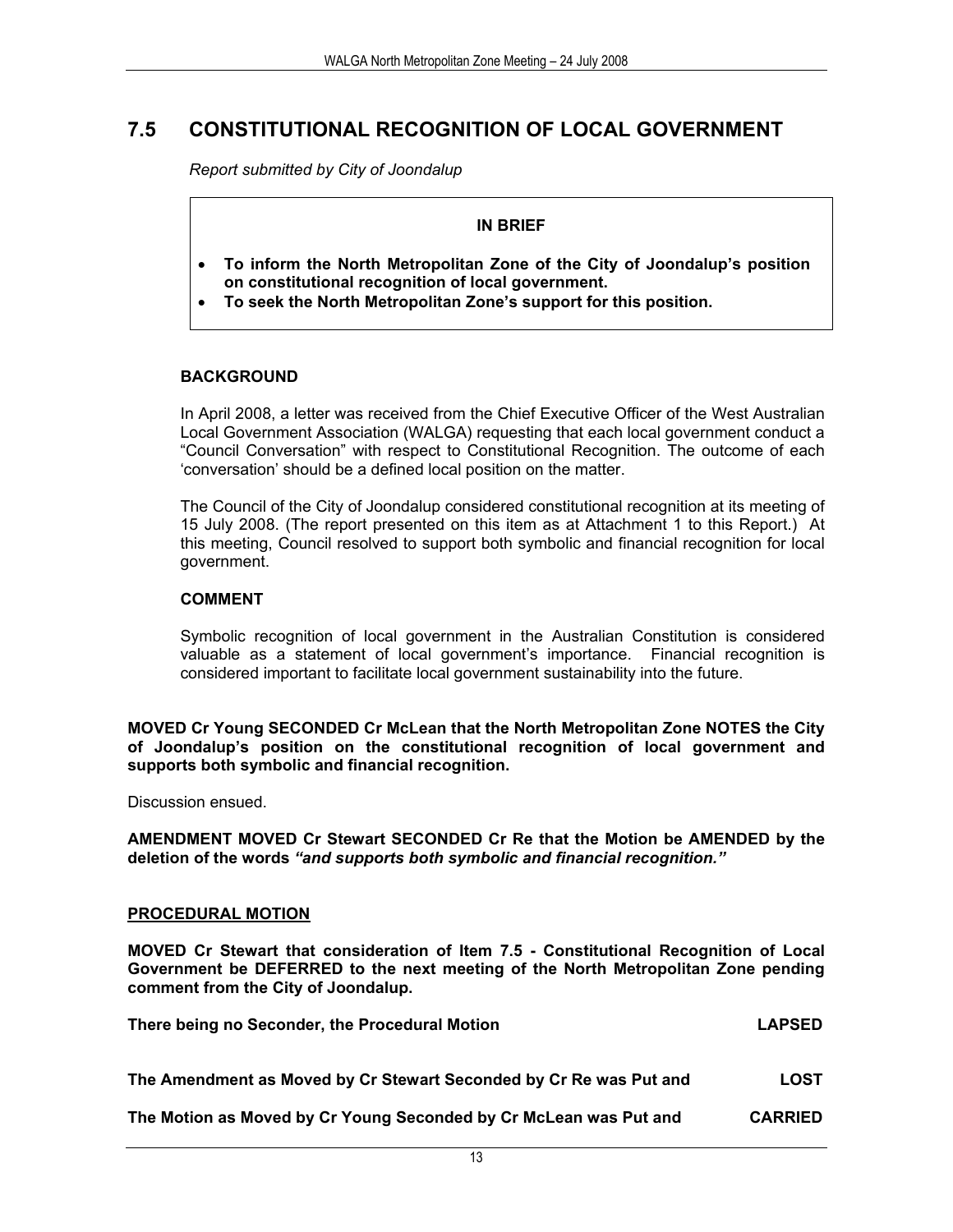#### **8. WALGA STATE COUNCIL AGENDA – MATTERS FOR DISCUSSION**

**(***Zone delegates to consider the Matters for Decision contained in the WALGA State Council Agenda and put forward resolutions to Zone Representatives on State Council)*

**Matters of Particular Interest on State Council Agenda** 

#### **4.2 – PROPOSED STAND DOWN PROVISIONS**

Updated information was tabled in relation to survey returns received to 21 July 2008 – Appendix 1 refers.

**MOVED Cr Stewart SECONDED Cr Re that Report 4.2 Proposed Stand Down Provisions, Recommendation 2, dot point 1 be amended to read:** 

**"That the Department of Local Government and Regional Development** *ensure* **established principles of natural justice and procedural fairness are embodied in all aspects of the proposed Stand Down Provisions,** *as detailed in the comments on Items 1 to 7;* **and"** 

Discussion ensued.

**With the approval of the meeting, the Motion Moved by Cr Stewart and Seconded by Cr Re was WITHDRAWN** 

**MOVED Cr Stewart SECONDED Cr Tyzack that:** 

- **1 the North Metropolitan Zone and the WALGA State Council not support the proposed Stand Down Provisions;**
- **2 should further policy development occur, then the Department of Local Government and Regional Development be advised that it must involve active consultation with the Association and specific consideration of the following issue of concern to the sector:** 
	- **That the Department of Local Government and Regional Development endeavour to ensure established principles of natural justice and procedural fairness are embodied in all aspects of the proposed Stand Down Provisions.**

**The Motion was Put and CARRIED UNANIMOUSLY** 

#### **6.1 – PLANNING BULLETIN 90 – PLANNING REQUIREMENTS FOR THE PROSTITUTION AMENDMENT ACT 2008**

Discussion ensued on the need for this item to be held over.

**MOVED Cr Young SECONDED Cr McLean that the North Metropolitan Zone REQUESTS that a report be prepared for the next State Council Meeting in relation to Planning Bulletin 90.** 

**The Motion was Put and CARRIED**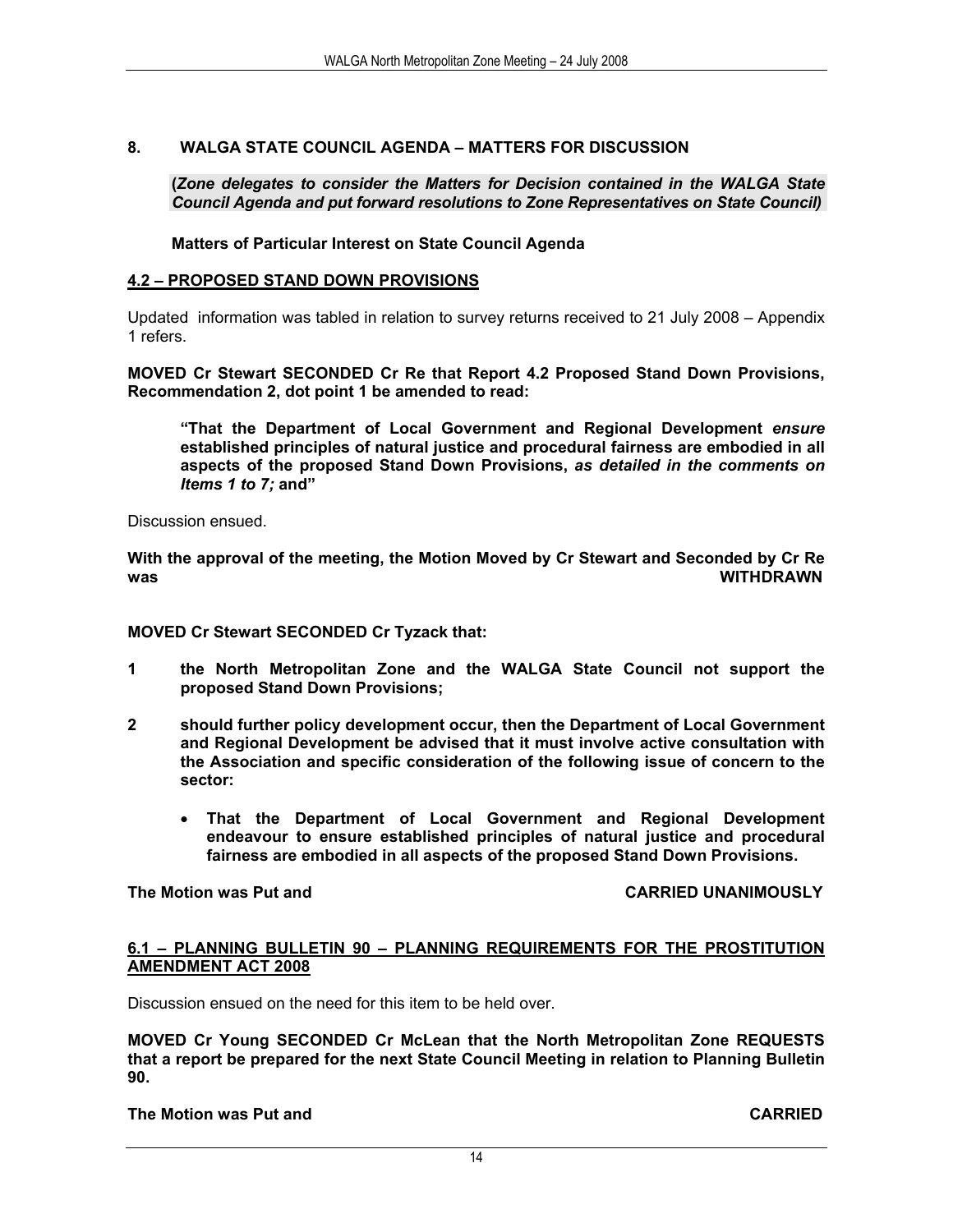#### **9. WALGA STATE COUNCIL MEMBERS' REPORTS**

The WALGA President's Report for July/August 2008 is attached.

The Chairperson commented on the potential State Election "bids" of WALGA that were presented to the Minister.

#### **10. GENERAL BUSINESS**

Nil

#### **11. DATE, TIME & PLACE OF NEXT MEETING**

The next meeting of the North Metropolitan Zone will be held at the City of Joondalup on Thursday 18 September 2008, commencing at 6.00 pm.

#### **12. CLOSURE**

The Chairperson declared the meeting closed at 1935 hrs.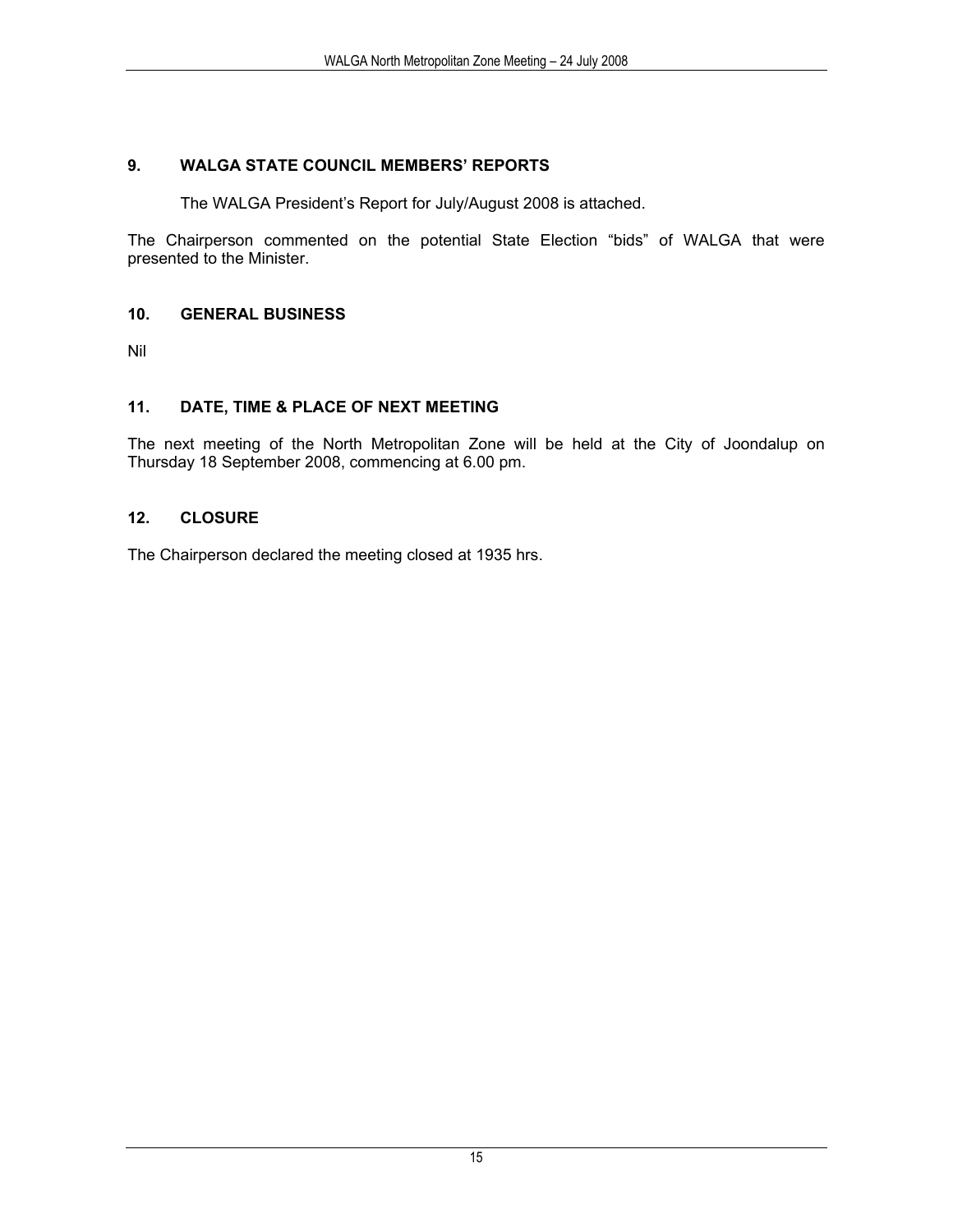#### **Appendix 1**

#### **The following information is provided as an update to the State Council Agenda Item 4.2, collating Survey returns received to 21 July 2008.**

#### **ITEM 1. SURVEY RESPONSE : YES = 32 NO = 4**

Provide for an Elected Member to voluntarily stand down, thereby relinquishing their powers and duties as an elected member, where that person is under investigation or has been charged by a statutory authority.

Comment For : The proposal –

• allows the individual to assess the suitability of temporarily discontinuing Council involvement.

Comment Against : This proposal –

• may lead to a public perception the Elected Member is a disruptive influence on Council. This perception would be magnified in the event the non-voluntary standing down of Elected Members receives even a moderate level of media coverage.

#### **ITEM 2. SURVEY RESPONSE : YES = 28 NO = 8**

Provide for the Standards Panel to forcibly stand down (Note : this is not a suspension) an elected Council member, thereby relieving them of their powers and duties as an Elected Member, to protect the institution and integrity of local government :

- where that person has not voluntarily stood down; and
- where that person is under investigation or has been charged by a statutory authority; and
- whose continued presence as a member :
	- a) prevents a Council from properly discharging its functions; and
	- b) affects the reputation and integrity of the local government as an institution; or
	- c) is not in the public interest.

Comment For : This proposal –

• supports the Stand Down Proposal intent of removing an Elected Member who is a disruptive to the effective functioning of Council.

Comment Against : This proposal –

- has capacity to further agitate a situation that has already been found to be a disruption to the effective functioning of a Council.
- by including 'c*) is not in the public interest'* is potentially divisive, particularly if the standing down of the Elected Member is not requested by the council.

#### **ITEM 3. SURVEY RESPONSE : YES = 30 NO = 6**

Provide for the Standards Panel to consider standing down an Elected Member where a complaint or a request to stand a member down has been made to the Standards Panel by:

- the Council (absolute majority) in which the member holds office;
- a statutory authority that is undertaking an investigation into or prosecution of the member; or
- the Department of Local Government and Regional Development.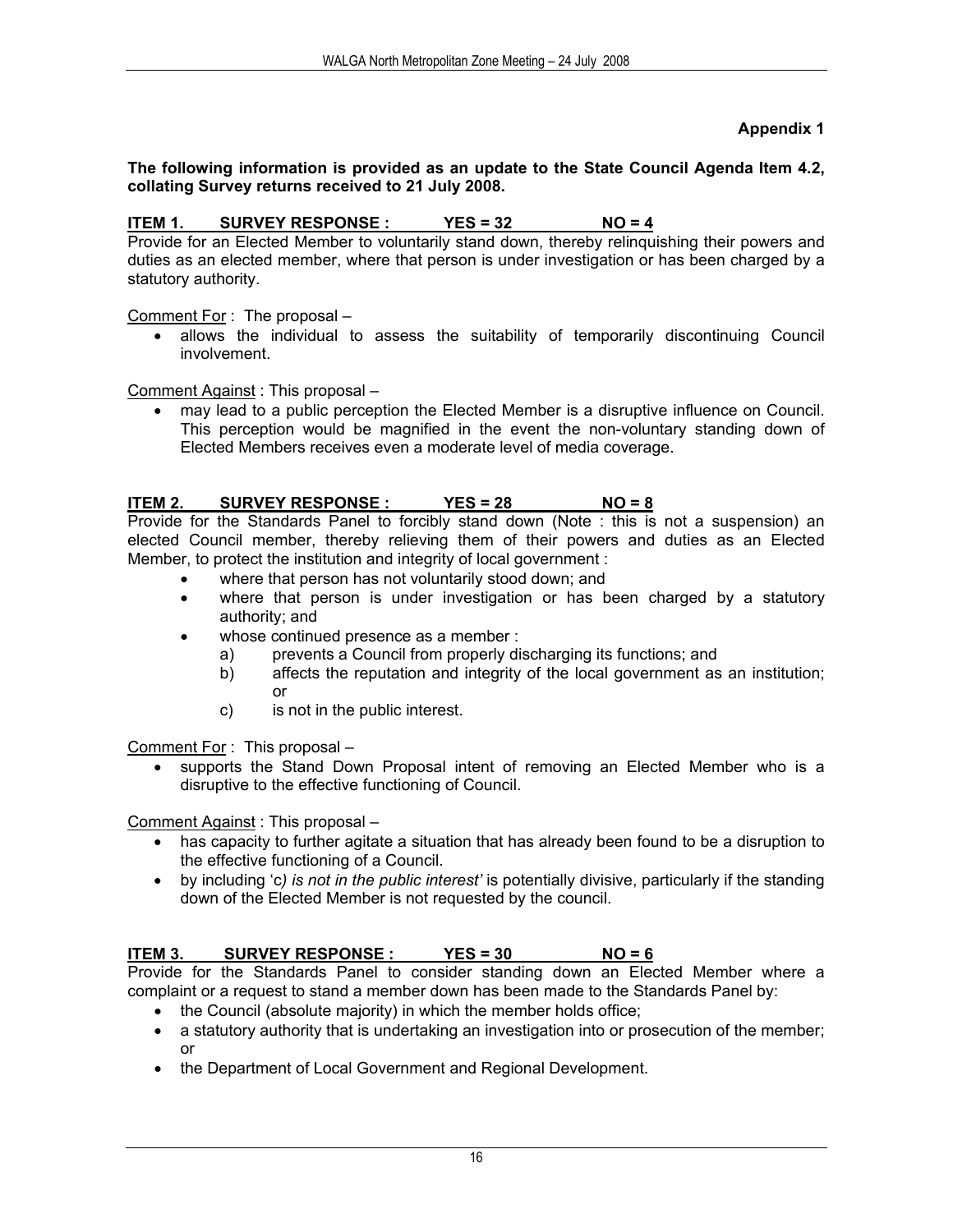Comment For : This proposal -

- provides a mechanism for Council to direct their concerns regarding disruptive behaviour to the Standards Panel
- provides a set procedure for complaints and requests to be directed to the Standards Panel.

Comment Against : This proposal –

- at face value, lacks provision for transparency to inform the community why a Council, statutory authority or Department of Local Government and Regional Development made the request to the Standards Panel
- imposes additional responsibility and duties on the Standards Panel, potentially stalling progress on inquiries and investigations.

#### **ITEM 4. SURVEY RESPONSE : YES = 25 NO = 11**

Provide for it to be an offence for a person to knowingly give false or misleading information which may lead to the standing down of an elected member.

Comment For : This proposal –

• aligns with S. 5.124 of the *Local Government Act 1995*, making it an offence to give false or misleading information under prescribed circumstances.

Comment Against : This proposal –

• although providing for it to be an offence, does not detract from the fact the Stand Down provisions creates another avenue for false and misleading information or allegations to be made against an Elected Member for political advantage or to satisfy a personal resentment.

#### **ITEM 5. SURVEY RESPONSE : YES = 26 NO = 10**

Provide for a member to be "stood down" for a period of 3 to 6 months with subsequent 6 month extensions where necessary.

Comment For : This proposal –

• will permit an Elected Member whose' behaviour is found to be disruptive, to be removed from the affairs of the Council.

Comment Against : This proposal –

- appears to acknowledge the procedure for investigations into the conduct of an Elected Member is a lengthy process, despite the very recent introduction of the Rules of Conduct Regulations and appointment of the first Standards Panel.
- is likely to keep the issue of Elected Member behaviour in the public eye, and may compound negative perceptions about the Councils reputation and integrity.

#### ITEM 6. SURVEY RESPONSE : YES = 21 NO = 15

Provide for the member who has voluntarily stood down or who has been required to stand down, to be paid meeting fees and allowances for the duration of the standing down.

Comment For: This proposal –

- supports elected members who make a voluntary decision to stand down;
- ensures Elected Member who are stood down are not unfairly treated nor face peremptory punishment through loss of fees and allowances.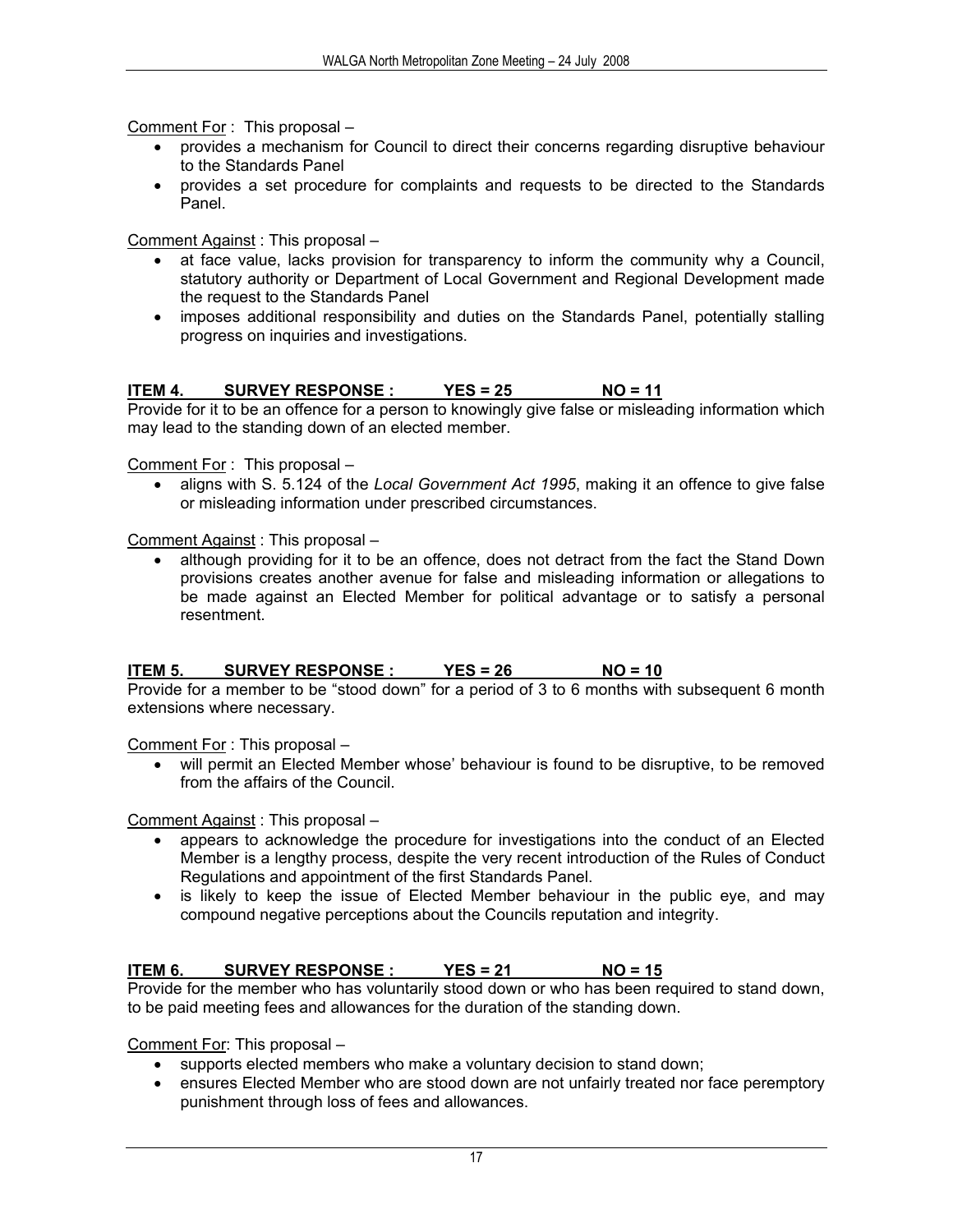Comment Against: This proposal –

- does not distinguish between voluntary and required standing down, thus denying any incentive for those who stand down voluntarily;
- raises questions as to the entitlement of elected members to be paid fees and allowances at a time when they cease to incur costs and expenses normally attributed to activities of elected members

#### ITEM 7. SURVEY RESPONSE : YES = 32 NO = 4

Provide for the stand down period to cease :

- At the end of the period specified by the Standards Panel; or
- At any time earlier as determined by the Standards Panel. Note : The order would automatically cease to apply at the end of the member's term of office. Further, it is not intended that a member be prevented from renominating for Council.

Comment For : This proposal –

• permits a stand down period be brought to an end swiftly.

#### Comment Against : The proposal –

states that it is not intended that a member be prevented from renominating for Council. Section 5.123 of the *Local Government Act 1995* contains the a specific confidentiality protection clause in relation to complaints about the conduct of elected members

#### *Comment*

The responses indicates general support for the concepts proposed under Stand Down Provisions.

A number of respondents voiced opinion and concern on a number of topics. The subject matter of the comments is consolidated below :

- Item 1: An Elected Member under investigation should not be considered under this proposal, only those who have been charged; It is the preference that Elected Members stand down voluntarily.
- Item 2: This goes against the principles of natural justice and could give the impression of guilt, no matter how sensitively the stand down is handled.
- Item 3: Standards Panel needs to be suitably resourced to deal with referrals expeditiously.
- Item 4: The CEO rather than the Council should be empowered to refer a matter to the Standards Panel, consistent with existing powers under S 28 of the *Corruption and Crime Commission Act 2003.*
- Item 5: There should be a mandatory period for dealing with a decision to stand down, with the Elected Member re-instated on expiry of that period; What period applies to an Elected Member voluntarily standing down, if any?
- Item 6: Continued payment of fees and allowances should continue if standing down voluntarily.
- Item 7: It is considered that this matter is adequately covered in the Local Government Act 1995.

General Comments

If the proposed standing down provisions are meant to directly deal with disruptive behaviour, then the most appropriate action, would appear to be, to amend the *Local*